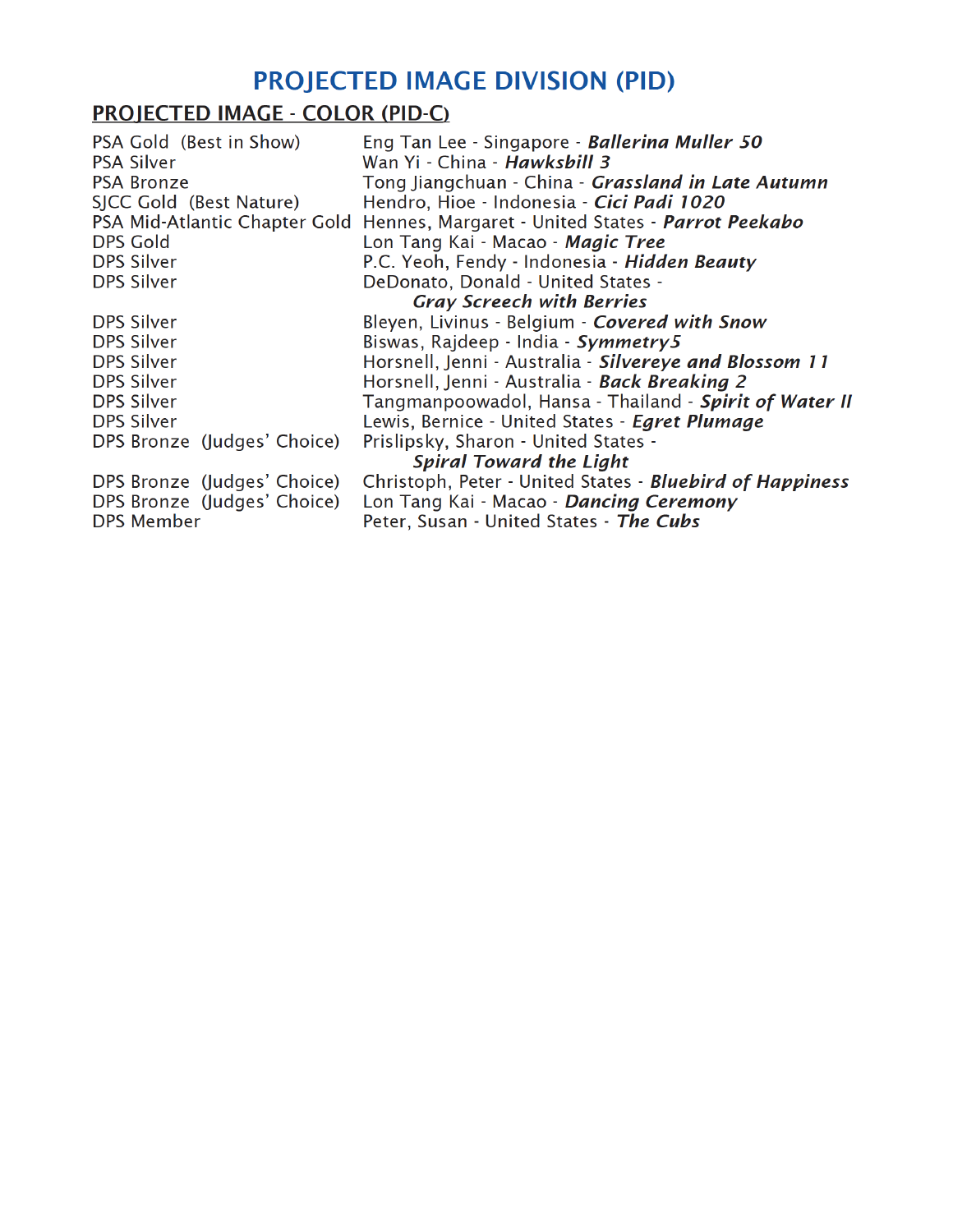# PROJECTED IMAGE - COLOR (PID-C)

# AUSTRALIA

English, Dianne *Laundry Day* Hammer, Peter *Geometrical Jungle,* DPS Honor Ribbon *Rain Shower* Horsnell, Jenni *Silvereye and Blossom 11,* **DPS Silver Medal** *Curly Back Breaking 2,*  **DPS Silver Medal** *Dewy Damselfly 44,*  **DPS Honor Ribbon** Lee, Grace *Pinnacles Desert Galaxy and Star Track* Tam, Joseph *Confrontation,*  **DPS Honor Ribbon** *Lord Have Mercy*

# AUSTRIA

Bernkopf Dr., Alois *Sargis\_1*

# BELGIUM

Bleyen, Livinus *Ardennes Memories Covered with Snow,*  **DPS Silver Medal** *Sunrise Reitdiephaven,* DPS Honor Ribbon Mairesse, Luc *Stuntman Tribal Naanee* CANADA

Chow, Kai Hong *Peaceful* Liu, Edward *Farm House Before Dawn Red Cottage* Siu, Miranda *Lone Tree in Palouse Graceful Posture Firework Show*

# **CHINA**

Chen Xinxin *Contemplate*

Chiu, Bob *Life in India*34 Long Fengying *Little Egret3 A Fine View4* Su Mingzai *Kiss Under the Tree Supplication Morning Mist* Sun Jijun *Color of the Net Crane and Sunset Together Feeding I Want to Eat Too,* DPS Honor Ribbon Tong Jiangchuan *Grassland in Late Autumn,* **PSA Bronze Medal** *Running Horse* Wan Yi *Galloping Horse Hawksbill 3,*  **PSA Silver Medal** *Leopard 4* Xu Xiaomei *Holiday Beach* Ye Wei *Goldene Strasse 17* Yi Ran *Petronas Twin Towers Sunset at the Seashore* Zheng Kai *Autumn Musical Note Forest,* DPS Honor Ribbon *Shepherd*

#### ENGLAND

Davis, Brian *Going Down The Hemisferic* Davis, Shirley *Frozen Trees in the Stream Descending Red Arrows* Keel, David *Vanessa Low in Flight Garbine Muguruza Wimbledon Champion Stretching Out at the Start* Potter, Tony *Line of Mist* Stout, David *Nightfall, Singapore* Wade, Alan *Postman*

#### GERMANY

Schweden, Wolfgang *Squirrel with Reflection 1*

### HONG KONG

Chau Chun Yip *Fishing Net* Choi, Lewis K. Y. *Final Team 7* Lin, Wolfgang *Pinky Lotus 3*, DPS Honor Ribbon Wong Yuet Yee *City and Outskirts*

#### HUNGARY

Demeter, Janos *Handcuff*

#### INDIA

Biswas, Rajdeep *Ankita43 Symmetry5,*  **DPS Silver Medal** *Pointblank22* Jhaveri, Shirish *Camouflage Intezaar*

#### INDONESIA

Hendro, Hioe *Cici Padi 1020,* SJCC Gold Medal (Best Nature) *Cici Padi Feeding 1021 Naked Musical Orchestra* Kurniawan, Paulus Ignatius *Leap of Fate Starsboat of Natuna Super Star* Yeoh, Fendy P.C. *Hidden Beauty,*  **DPS Silver Medal** *Robotic Princess Ascending to Heaven of Universe,* DPS Honor Ribbon *Mother Care*

# ISRAEL

Brodsky, Genadi *Sweet Tooth*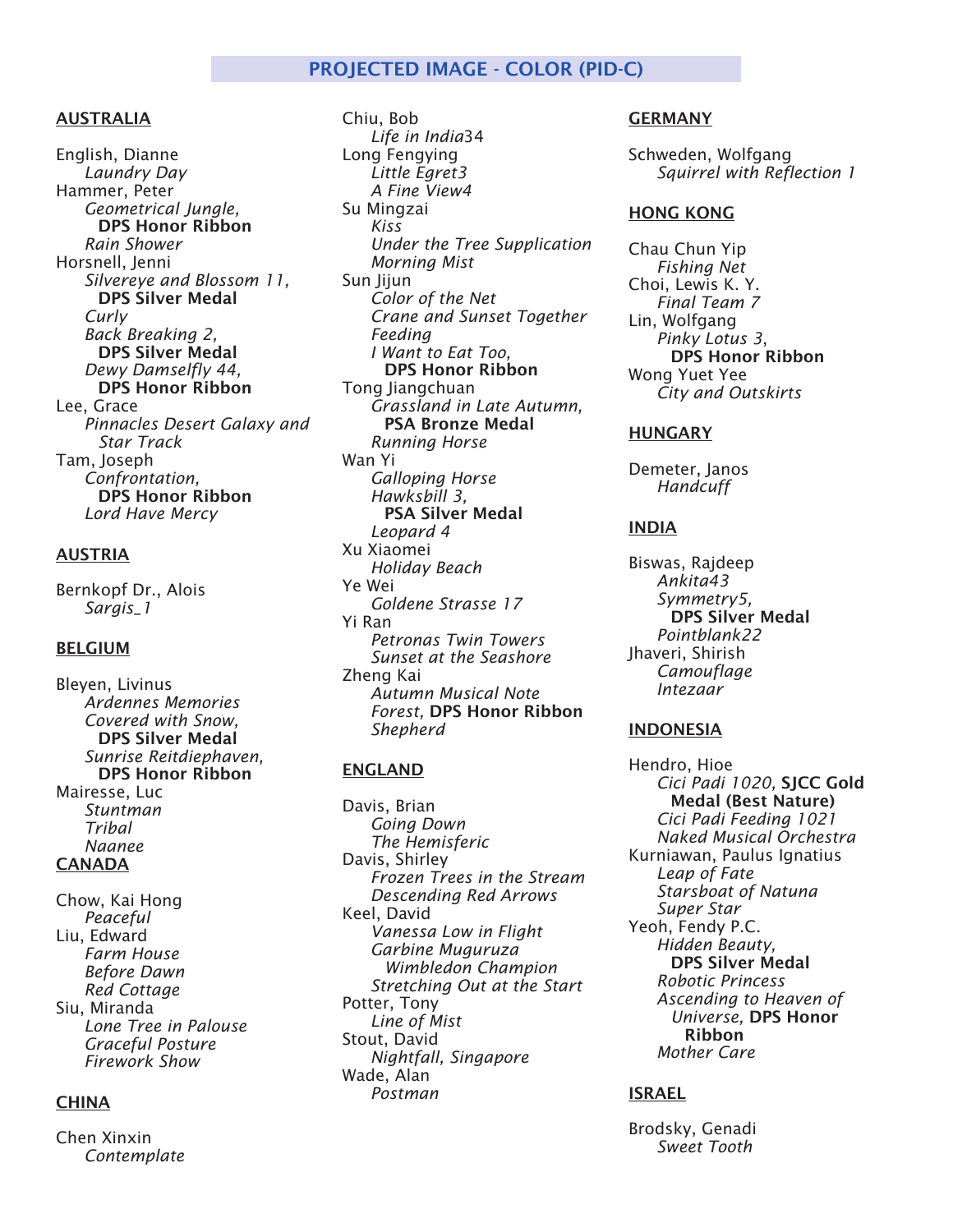# **ITALY**

Gaberthuel, Walter *Long Shadow*

# MACAO

Cheang Sherman *I Like Water Lily My Favorite Breakfast Bird and Snake Fighting,* DPS Honor Ribbon Kong Ka-Pak *Wheels Prayer in Smoke Terrace Field 2* Tang Chan Seng *Scenery of Lijiang River 2 Phantom 5* Tang Kai Lon *Dancing Ceremony,*  **DPS Bronze Medal**  (Judges' Choice) *Magic Tree,*  **DPS Gold Medal** *Mystique Forest 3,*  **DPS Honor Ribbon** 

#### **MALAYSIA**

Chee Yong Brandon Lim *Pelican Scratch Split Kick,*  **DPS Honor Ribbon** Chu Siew Thong *Happy Enjoying The Beauty of Ballet* Koh Hooi Lian *Feeding 5 Dance Posture 8* Koh Yeok Kian *A Delicious Meal Delicious 13 Work Hard 11 Mating* Leong Soon Seng *Artistic Work 584 Care 982 Loving 298,*  **DPS Honor Ribbon** Neo Sau Fong *Heroine,*  **DPS Honor Ribbon** *They Appear* Wong Danny Yen Sin *Prayer Varanasi Sadhu*, DPS Honor Ribbon

#### NEW ZEALAND

Mail, Markham *On the Escalator* Passuello, Elizabeth *Monarch Butterfly and Pupal Case*

#### NORTHERN IRELAND

Boyd, Cyril *Big Hit Bad Hair Day 2*

#### SCOTLAND

Longstaff, Geof *Little Miss Serious* Smith, Roy *Pulsatilla,* DPS Honor Ribbon *Storm Wave*

#### SINGAPORE

Tan Lee Eng *Ballerina Muller 50,*  **PSA Gold Medal**  (Best in Show) *Mandalay Throw Nets 4 Old Teahouse Beauty 4*

#### SWEDEN

Stake, Jan-Thomas *Bongeline 7109 Light the Candles 6683 Hampus 6663*

# TAIWAN

Huang, Woodpecker *Wonderful Dancea,*  **DPS Honor Ribbon** *After Work Hard 1*

# **THAILAND**

Tangmanpoowadol, Hansa *Lifes in Coal Mine and Power Plant Hunt by Flying Spirit of Water II,*  **DPS Silver Medal** *Spirit of Water*

# UNITED STATES

Adolph, Mitch *Great Egret with Branch Great Egrets*

Akhter, Rowshan *Alone with Her Thoughts,* **DPS Honor Ribbon** Ali, Hasan *Past and Future* Altoonian, Gary *Archie Bridge* am Ende, Jerry *Pounce Bandit the Bald Eagle One Last Request 2 Catfish Dinner* Apostolacus, Virginia *Sunflower Mandala* Bell, Joanne *Delicate Magnolia* Berry, Patricia *Displaying Egret* Boyd, Travis *Strike From Above* Cai, Cynthia *Winter of Summer Palace* Cameron, Lyuda *Split Tree,* DPS Honor Ribbon Carder, Nan *Shockwave 1638* Christoph, Peter *Great Horned Owls Keeping Watch Bluebird of Happiness,*  **DPS Bronze Medal**  (Judges' Choice) *Green Herons Out on a Limb* Clineschmidt, Jodie (Coleen) *Bee Yourself* Cloran, Richard *Pemaquid Reflection Glade Creek Mill 6,* **DPS Honor Ribbon** *Utah Statehouse Rear* Conner, Jim *Three Flamingos Prada* Cortada, Antonio *Duck at Cambridge 2 Beauty Under the Stars* Czerniawski, Amanda *In Deep* DeDonato, Donald *Veiled Chameleon Portrait Angry Kestrel Alert Bald Eagle,*  **DPS Honor Ribbon** *Gray Screech With Berries,* **DPS Silver Medal** Dipietrapaul, Francis *C&D Canal Dragonfly Flying Sulphur Butterfly* Dunn, Jeff *Giant Mushroom Demise*